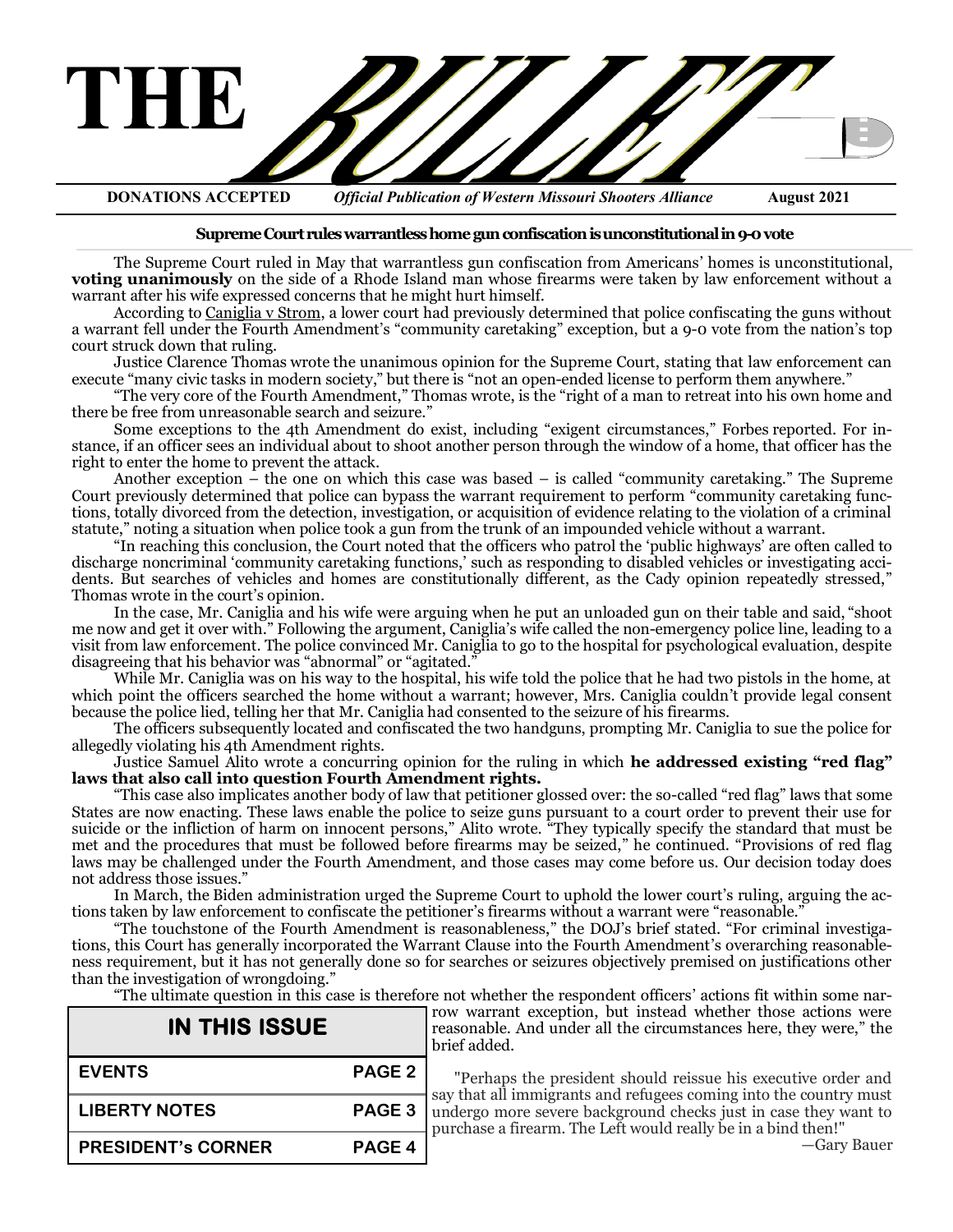### *PAGE 2 THE BULLET*



*...dedicated to the restoration of the inalienable right to keep and bear arms as guaranteed by the 2nd Amendment*

*The Alliance is a regionally-based, grass-roots organization that seeks to:*

- *1. Counter the designs of malicious legislators.*
- *2. Confront the media's twisted portrayals of gun rights issues.*
- *3. Politicize and activate gun owners in defense of their rights.*
- *4. Acquaint the public with the true nature of the Second Amendment.*
- *5. Network with other pro-gun groups to coordinate local, state and national strategies.*
- *6. Train people in basic firearm safety and handgun defense.*
- *7. Sponsor and support pro-gun legislation*
- *8. Make politicians aware that gun owners are awakening from their accustomed apathy and*

 *WILL TOLERATE NO FURTHER EROSION OF THEIR FREEDOMS*

### **BOARD OF DIRECTORS**

*Kevin Jamison, President John Kurtz, Board Member Bill Bland, Recording Sec. & Eric Burger, Board Member*

# **OFFICERS: BOARD MEMBERS:**<br>*Kevin Jamison, President John Kurtz, Board Member*

*Carl Smart, V-P Kim Marchant-Lucas, Board Member Membership Coordinator Roger Thomas, Board Member Bob Hanson, Treasurer Bill Shelley, Gun Show Director* 

#### **EX-OFFICIO:**

*Richard Hime, Corporate Secretary Paul Allen, Gun Show Coordinator Gary Davis, Newsletter Coordinator*

#### **CONTACT:**

- •*Business correspondence - WMSA, P O Box 11144, Kansas City, MO 64119*
- •*Editorial correspondence - E-mail to: Bob.WMSA@gmail.com*
- •
- *WMSA Hotline/Fax - (877) 333-WMSA (9672)* • *Web page - www.wmsa.net*
- 

**DISCLAIMERS:**  *The opinions expressed herein do not necessarily reflect the opinions of the Board of Directors, Officers or the Western Missouri Shooters Alliance.*

*The writer, editor and others contributing to this publication are neither engaging in terrorist conspiracy nor advocating acts of violence against the government of the United States. Statements are presented to stimulate political discussion in real or hypothetical contexts pursued in the spirit of free inquiry.*

*All material contained herein is copyright © 2021 WMSA and may be reprinted unless otherwise specified, with attribution to this publication, author, and date of issue.*

**COMING EVENTS Events may be cancelled at last minute due to Covid Restrictions.**

**• • •**

**WMSA General Membership Meeting**

**7:00 PM**

**Sept. 28, 2021** Nov. 23, 2021 Bass Pro Conservation Room Independence, MO

• • •

MVACA **Missouri Valley Arms Collectors Assn. To BE Announced**

KCI Expo Center Kansas City, MO

• •

# **R. K. Shows**

## *Aug. 21-22, 2021*

*KCI Expo Center Sept. 11-12, 2021 Cable-Dahmer Arena Independence, MO* • • •

**Lake Lotawana Gun & Knife Show To be announced** 29709 E Alley Rd.

Lake Lotawana, MO

**WANENMACHER'S**

TULSA ARMS SHOW **Nov. 13-14, 2021** EXPO CENTER-EXPO SOUARE (TULSA FAIRGROUNDS) TULSA, OKLAHOMA • • •

**American Legion Gun & Knife Show Sept. 18, 2021**

16701 E. 40 Highway Independence, MO

• • • *Call 877-333-WMSA or check the web site*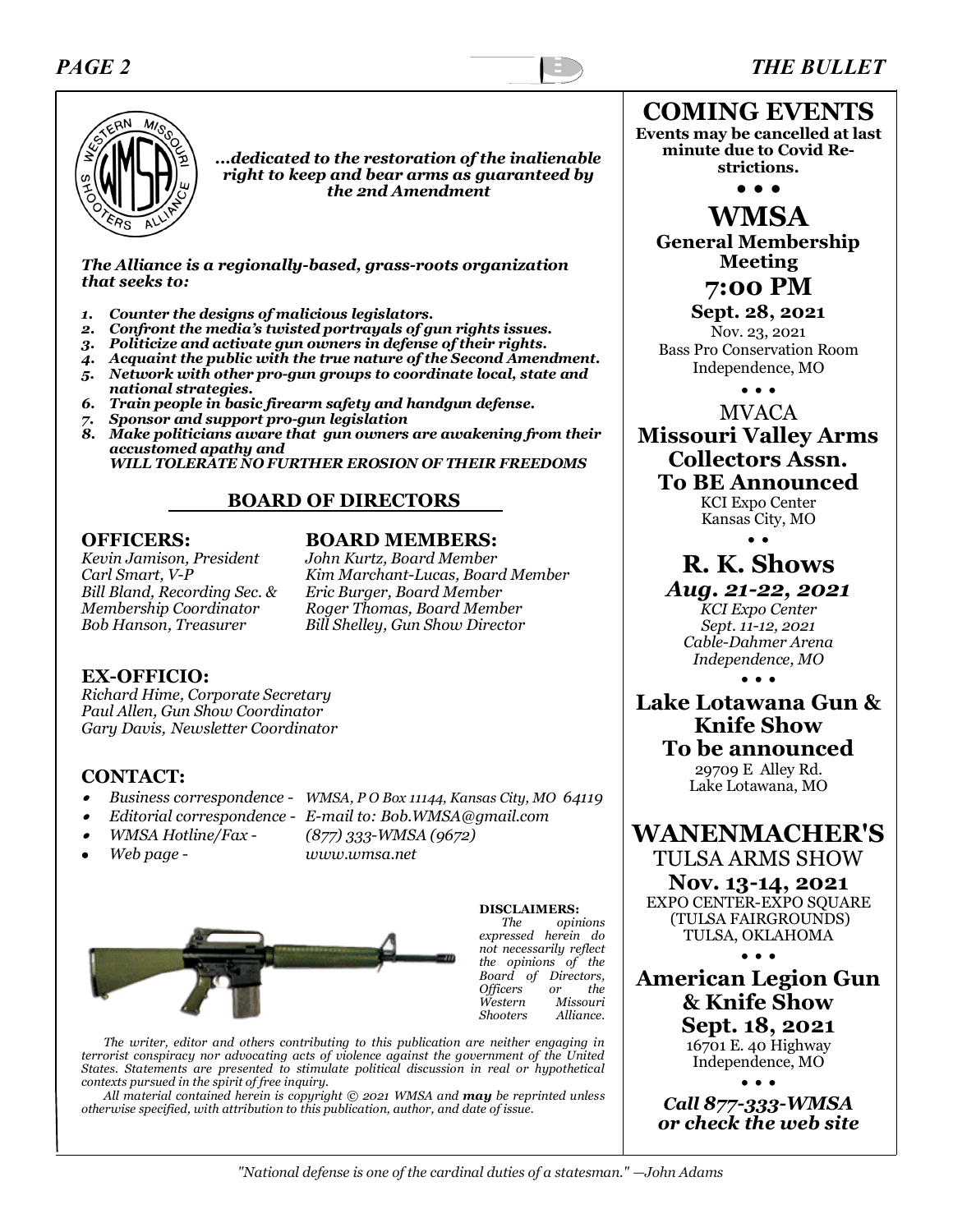### **LIBERTY NOTES**

*By Kevin L. Jamison*

#### It is a Good Day for Liberty.

I had planned on holding a covid 19 mask shoot in September. Events conspire against me. The new "delta" variant is about the state and many places have resumed requiring them. Most of these places exempt persons who have been vaccinated. This gives me time to find someone who can loan me a Tommy Gun for the Great Event.

I was at a gun show at the Cable Dahmer expo center in Independence. I had to go through a metal detector to get in. My bag was searched. Consider this; I was checked for weapons before going into a gun show.

The Czech firearms firm CZ has purchased Colt Firearms. CZ makes excellent firearms. Their pistols seem to snuggle into the hand as if trying to take up residence.

The US 4th Circuit Court of Appeals covering Maryland, Virginia, West Virginia, North Carolina, and South Carolina , has ruled that it is unconstitutional to deny handguns to persons 18 to 20 year old. This will not be the final word on the subject. There may be a petition for the entire court to hear the case. It may be appealed to the Supreme Court.

I was on a radio program called Gary on Guns out of Columbia. There was another pro-gun lawyer on the program who claimed that the Second Amendment Preservation Act prevented local law enforcement from arresting Missourians for possessing unregistered machine guns. This is not what the law says. The law says that local law enforcement can assist the feds in cases involving crimes for which there is a Missouri equivalent. We have a law against possessing unregistered machine guns. I know he was working towards a specific defense but he was interpreting the law as wished it was written, not as it was. The bill did not repeal our machine gun law. If the defense I am thinking of is to work, I think it would have to repeal our machine gun law. Even if I am wrong, it is only a defense. It would be necessary to convince a number of judges; perhaps five or so. To do so will cost a great deal of money. Unless one has a 55 gallon drum stuffed with \$100 bills I would not take the chance.

I saw a report of a news crew doing a report on front of city hall on crime in the community. They were robbed. A Chicago man was released from jail, only to be shot 64 times when he stepped outside. The article said that he was the third person ambushed leaving the jail. Chicago lawyers may be plagued with clients demanding to remain in jail. I mention these incidents to stress that no place is safe.

There has been a massive spike in gun sales in the past year. A large number of these sales are to brand new gun owners. The usual suspects smirk and say that crime has increased and this is not a coincidence. A recent study in the scientific journal "Injury Epidemiology" has found this is not the case. This does not convince the usual suspects.

A member brought the website Newdiscourses.com to my attention. It does not discuss guns and is focused on refuting critical race theory. Members who find this theory being taught might find it useful.

Everyone check the expiration date of your License To Carry. Right now. I will wait. When I went to renew my LTC I checked the card and they had put the wrong year as an expiration date. Be sure to check. A member tells me that Lafayette County has run out of the materials to make the plastic cards and is issuing paper licenses in the interim. If this becomes a problem for anyone please let me know.

There is a serious blood shortage in the area. This is an opportunity to do some good and promote our cause. Go to the blood bank wearing a gun shirt, reading a gun magazine or wearing a gun pin. This promotes our cause in a manner even the most hoplophobic cannot criticize. I remember that when my brother had cancer he would get routine blood transfusions. They made a new man of him. That memory makes it worth doing.

We are called inbred psychopathic thugs, child killers and the like. I am reminded of **Matthew 5:10-11** KJV: Blessed are they which are persecuted for righteous sake: for theirs is the kingdom of heaven. Blessed are ye, when men shall revile you, and persecute you, and shall say all manner of evil against you falsely, for my sake.

There is much being made about a general's concern that President Trump might stage a coup to remain in office. President Trump made no such attempt but there is much wailing about fear of what he might have done; but didn't. There was a plot to mount a coup during the Great Depression. The book "The Plot to Seize the White House" details what is known. It may have been no more that idle chatter. There was similar speculation when President Nixon had his Watergate problems. What if there was a coup attempt? What if a "woke" military unit tried to seize the centers of power and media? What if this unit was met at a bridge by armed civilians? The military would then have to consider shooting fellow citizens. This decision could throw off the timetable for the coup. This would depend on their being armed citizens.

President Biden has declared at the time this country was founded individuals could not buy cannon. This is not true. In the Revolutionary and Constitutional periods newspapers of the day carried advertisements for shops selling cannon. If he is misrepresenting a matter so easily disproved, what else is he lying about?

Lawyers are required to take continuing legal education. I recently took a course on Post Traumatic Stress Disorder. This became famous in veterans but also occurs after traffic accidents and criminal attacks. I once crossexamined a rape victim who was married to a service member and must be living on the only military installation in the country which does not know about PTSD. This required more than the usual delicacy. I was surprised to learn that the effects of trauma are not PTSD until 30 days after the event. Until that time it is called "Acute Stress Disorder." After a defensive shooting we typically see atypical actions. People curse, engage in pointless activity, freeze in place

**LIBERTY** *(Continued on page 4)*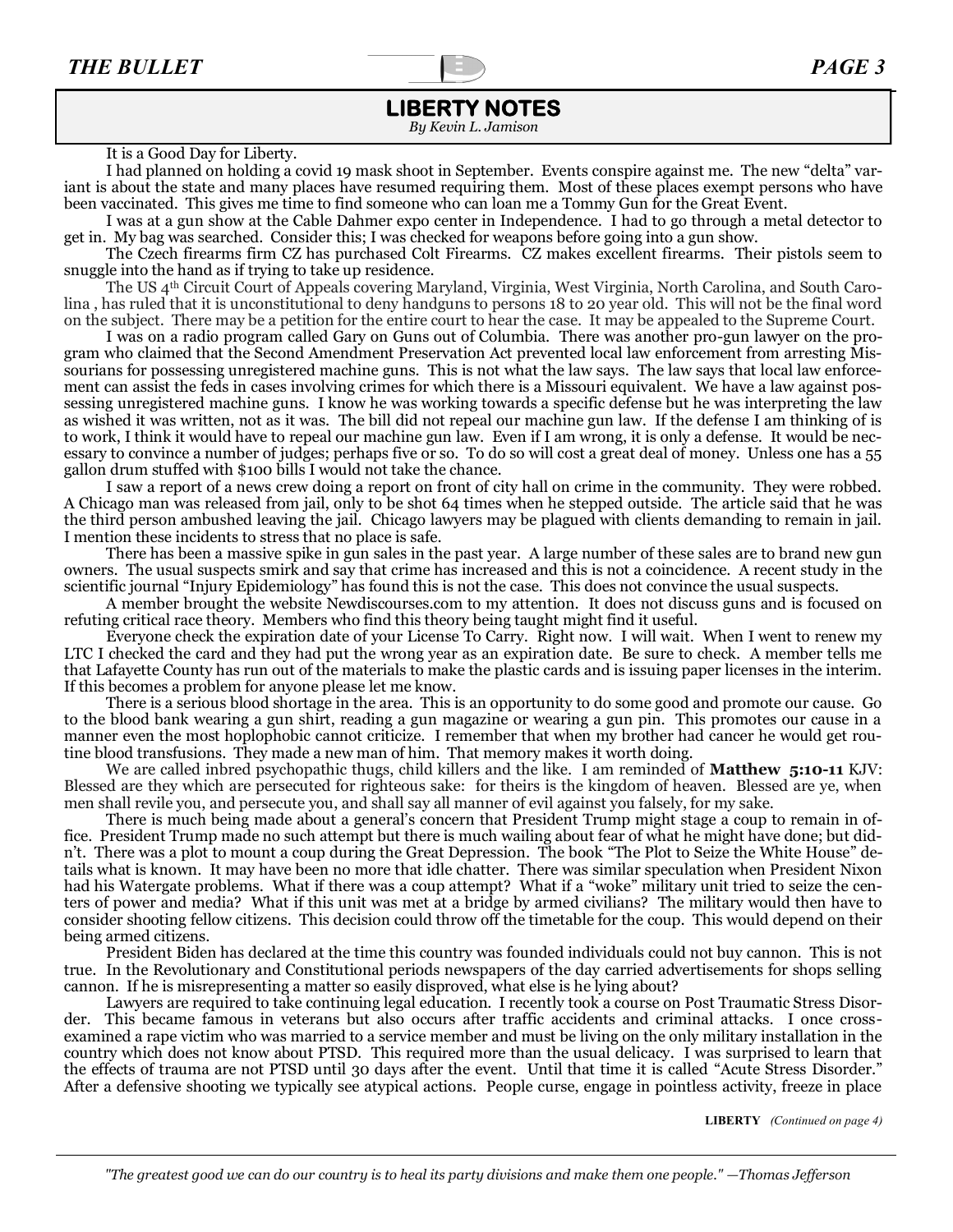#### **LIBERTY** *(Continued from page 3)*

and often the gun must be pried from their hand. These are normal reactions to abnormal situations. They must be explained to police, prosecutors and juries. After forty years of studying gunfights I am still learning.

I've read "Jefferson's War" concerning operations against Islamic North African pirates in the early 19th century. The Navy blockaded the coast and a Marine Lieutenant and six Marines were sent to invade North Africa. This was considered to be enough; the Marines were full of themselves even then. Fortunately they brought thousands of dollars with them and used this weapon to ally themselves with local malcontents and mercenaries. This army was a roaring success until the US state Department concluded a treaty with the pirates withdrew the cash and Marines and left our allies to the mercy of the pirates. Many lessons can be learned from this war but recent events convince me they have not been.

In 1870 the poet Walt Whitman was mugged in Washington DC. He bought a pocket pistol in response and carried it for the rest of his life.

A survivor of the nazi death camps wrote, "Do Something/ Something to justify your existence/ Because it would be too senseless/ After all/ For so many to have died/ While you live/ Doing nothing with your life."

In the words of two great time travelers, "Be excellent to each other!"

We shall overcome.

#### **PRESIDENT'S CORNER**

#### **HERO GUNS**

*K. L. Jamison*

In my youth I watched "Have Gun Will Travel." The first episodes had Richard Boone level his .45 Colt at the camera and intone that it had a one ounce trigger pull. The second season doubled that to a two ounce trigger. It does not matter. Either trigger weight would be set off by the rotation of the earth. As in all the early Westerns a bad guy with a rifle would lay down ineffective fire; until the good guy threw a revolver shot into him at improbable ranges.

In the "Black List" the hero is supposedly a genius criminal mastermind. He carries a Browning High Power with the serial number filed off. The Browning High Power is an old design. But, it is a Browning design. A person going into combat or the field with a Browning design will not consider him or herself badly armed. The problem is removal of the serial number. People seem to think this makes the gun hard to trace. It might do so but there are various chemicals which will reveal the number. The problem is that it makes criminal activity obvious. It is against the law to possess a firearm with an obliterated serial number. If a policeman encounters a Browning High Power he might say "Cool I'd like to get one of these," and pass on by. If he finds one with a defaced serial number there will be an arrest.

In "The Tomorrow War" aliens have come to earth in the future, seemingly in the belief that we look good to eat. The decimated future population goes back in time to draft recruits for earth's army. Draftees are given futuristic bullet hoses in 5.56 mm and sent to battle armored aliens who absorb entire magazines and continue the attack. It appears that 12 gauge shotguns work however.

On Star Trek their handguns can be used as a power source, cutting torch or weapon. They have the neat function of atomizing a target so that it totally disappears. This would make it ineffective for hunting.

 We see movies in which suppressors the size of pencils reduce muzzle blast below that of BB guns. People watch movies about hunters and get the impressions that we walk into the forest and shoot anything that moves regardless of season or bag limits. The shooting community watches action movies and provide a running commentary of improbable magazine capacity and bullet performance. People who vote and serve on juries believe that this is reality. The people who read these notes know better than movie writers. We must very kindly tell our neighbors.

I thank-you for the honor of being your president.

"This case is not about extraordinary weapons lying at the outer limits of Second Amendment protection. The banned 'assault weapons' are not bazookas, howitzers, or machineguns. Those arms are dangerous and solely useful for military purposes. Instead, the firearms deemed 'assault weapons' are fairly ordinary, popular, modern rifles. This is an average case about average guns used in average ways for average purposes."

—Judge Roger T. Benitez in striking down California's "assault weapons" ban as unconstitutional

| <b>LAFAYETTE GUN CLUB</b><br>Higginsville, MO<br>IHMSA-USPSA/IPSC-SASS | <b>KEVIN L. JAMISON</b><br>Attorney at Law                                                                                                                      |
|------------------------------------------------------------------------|-----------------------------------------------------------------------------------------------------------------------------------------------------------------|
| <b>Sporting Clays</b><br>Match & Membership info<br>www.lgconline.org  | 2614 NE 56th Terrace<br>OFFICE: 816-455-2669<br>GLADSTONE, MO 64119<br>RES: 816-453-2376<br>KLJamisonLaw.com<br>FAX: 816-413-0696<br>KLJamisonLaw@earthlink.net |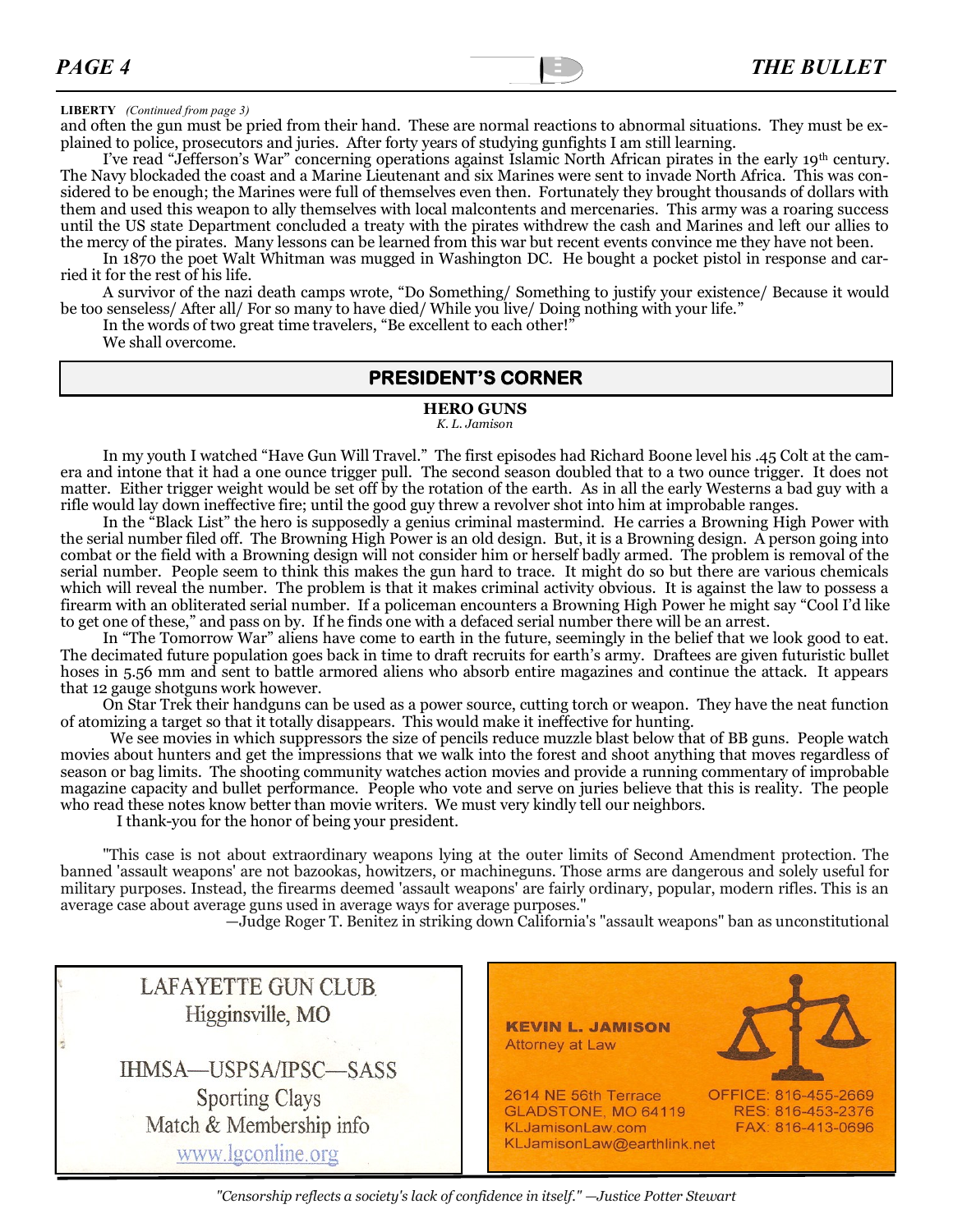#### **Appeals court rules 21-year minimum age for handgun purchases is unconstitutional.**

An appeals court ruled on Tuesday that 21-year minimum age restriction for handgun purchases are unconstitutional.

A three-judge panel for the U.S. Court of Appeals for the 4th Circuit determined that regulations preventing firearm dealers from selling handguns to individuals younger than 21 years old violated the Second Amendment.

Judge Julius N. Richardson, who was appointed by former [President Trump,](https://thehill.com/people/donald-trump) wrote the majority opinion, contending that the protections provided by the Second Amendment should apply "whatever the age."

"Looking through this historical lens to the text and structure of the Constitution reveals that 18- to 20-year-olds have Second Amendment rights. Virtually every other constitutional right applies whatever the age. And the Second Amendment is no different," Richardson wrote in the [ruling.](https://dl.airtable.com/.attachments/2b64e94e6bedcf176e69bb09eb6a53f3/cb041389/HirschfeldvATFOpinion.pdf)

"The militia laws in force at the time of ratification uniformly required those 18 and older to join the militia and bring their own arms. While some historical restrictions existed, none support finding that 18-year-olds lack rights under the Second Amendment," he added.

Richardson did note the "weighty interest in reducing crime and violence," but concluded that the court will not "relegate either the Second Amendment or 18-to-20-year-olds to a second-class status."

The decision, however, will likely be appealed and sent to the full court, [according to The Washington Post.](https://www.washingtonpost.com/politics/courts_law/gun-laws-age-requirement/2021/07/13/574446b8-e3f3-11eb-8aa5-5662858b696e_story.html)

The ruling came after a suit was brought by Natalia Marshall and Tanner Hirschfeld, both of whom wanted to purchase firearms in Virginia, but were not able to because of their ages, according to the Post.

Richardson and Judge G. Steven Agee, who joined the ruling, expressed doubt regarding the power of the age restrictions, the Post noted. The duo contended that the limitations actually motivate young adults to obtain guns through channels that are less regulated, such as unlicensed dealers, and without background checks.

Judge James A. Wynn Jr., however, dissented, arguing that courts should hand over the decision to lawmakers who showed interest bolstering public safety when they approved the age restrictions in 1968, the Post reported.

"The majority's decision to grant the gun lobby a victory in a fight it lost on Capitol Hill more than fifty years ago is not compelled by law. Nor is it consistent with the proper role of the federal judiciary in our democratic system," Wynn wrote.

He also said the majority opinion's concern that the restrictions could relegate the Second Amendment or individuals under 21 years old to a second-class status was "simply surreal."

"Indeed, in a country that boasts a Congress, bench, bar, academy, and electorate that are all attentive to the prerogatives of gun owners, where many may conceal their weapons, carry them openly, or "stand their ground," and where civilian gun ownership rates are second to none, the majority's second-class status concern is simply surreal." he wrote.

"No, the Second Amendment is exceptional not because it is uniquely oppressed or imperiled, but rather because it is singularly capable of causing harm," he continued.

Attorney Elliott Harding, who represented Marshall and Hirschfeld, said he was pleased that the court "recognized that these young adults are not second-class citizens," according to the Post. He said he thinks the decision will strengthen public safety by allowing young individuals to obtain guns with background checks through regulated channels.

Some gun-control advocates, however, said the decision should be reversed, highlighting studies that show individuals younger than 21 years old are disproportionately connected to violent crime, and have a higher risk of trying to take their own lives.

"Those who seek absolute power, even though they seek it to do what they regard as good, are simply demanding the right to enforce their own version of heaven on earth, and let me remind you they are the very ones who always create the most hellish tyranny."

—Barry Goldwater

"The only kind of freedom that the mob can imagine is freedom to annoy and oppress its betters, and that is precisely the kind that we mainly have."

—H.L. Mencken

| <b>Trusted Choice<sup>-</sup></b><br>We serve you first.<br><b>Dorian Culver, LUTCF</b><br><b>Producer</b> | INSURANCE, INC.                                             | <b>Starline</b> .<br><b>MADE IN THE USA</b><br><b>STARLINE BRASS</b>                       |
|------------------------------------------------------------------------------------------------------------|-------------------------------------------------------------|--------------------------------------------------------------------------------------------|
| 801 S. Commercial St.<br>Harrisonville, MO 64701<br>dorian@staffordagency.com                              | Local 816-884-4800<br>K.C. 816-380-4860<br>Fax 816-884-4833 | PHONE: 660-827-6640<br>1300 W. HENRY STREET<br>SEDALIA, MO 65301<br>INFO®STARLINEBRASS.COM |

*"No passion so effectually robs the mind of all its powers of acting and reasoning as fear." —Edmund Burke*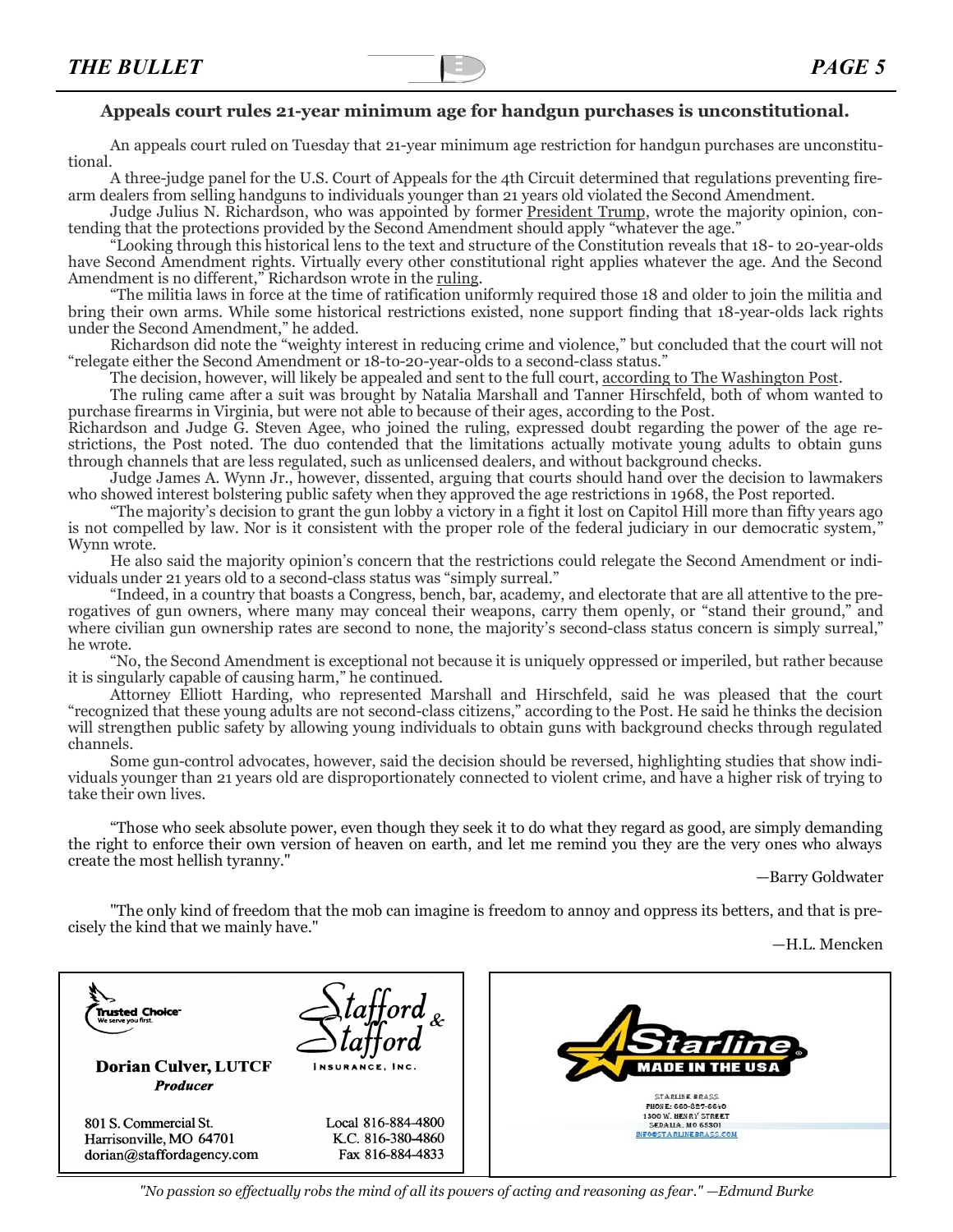# **[OLD](http://www.wmsa.net/?p=662) WEST DRAWING**

**We will have a limited number of drewing tickets (1,000).** We will not mail tickets to members to sell. Tickets will be available at all General meetings and at events where WMSA has a table. Additionally, to build our treasury for the coming year, this year's raffle is aimed towards gaining more WMSA members.

**The tickets are \$5 each or 5 for \$20.** As an added incentive, bring in a new member at a General Membership Meeting and get a free raffle ticket. Any current member who brings in a new WMSA member gets a free raffle ticket for each new member added to our rolls.

Bring your prospective new member to a General membership meeting and when the new member completes the membership application and pays their dues, you are handed a ticket, no charge! **The drawing will be in July 2022, either at the Missouri Valley Arms Collector Show or the WMSA General Membership Meeting.**

**Go recruit new members, get a free ticket for every member and exhaust our limited number of tickets.** 

**Tickets can also be obtained via mail by sending a check to the WMSA, P.O. Box 11144, Kansas City, MO 64119.**



If you win, what will you get? You get more than just the rifle.

# **Henry Lever Action .22 caliber Rifle AND a Ruger Wrangler .22 caliber revolver plus hard carry case. Tickets are \$5 each or 5 for \$20**

Come to our next General meeting and buy your tickets!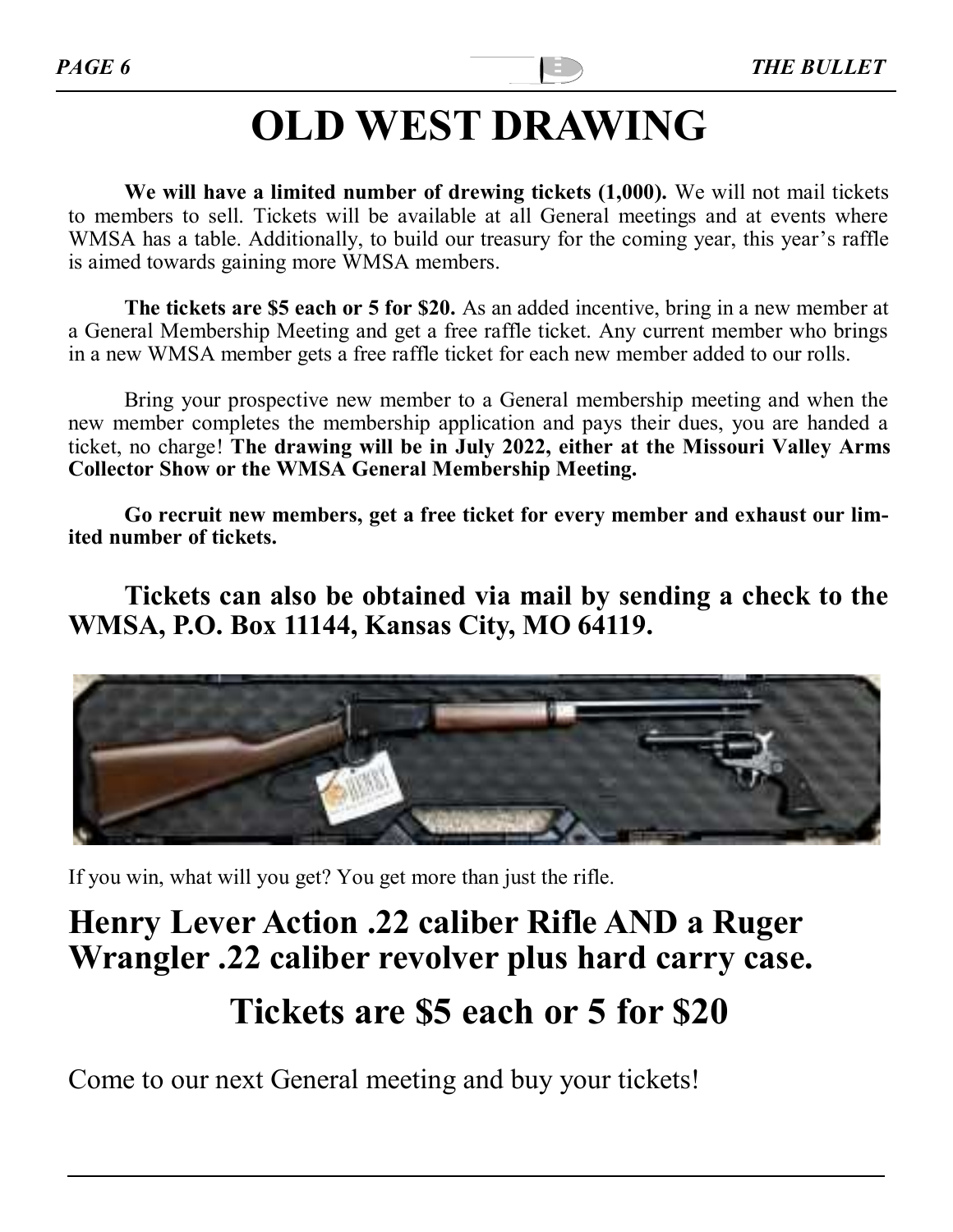# MEMBERSHIP APPLICATION

# WESTERN MISSOURI SHOOTERS ALLIANCE

The Alliance is a regionally-based, grass-roots organization that seeks to;

- 1) Counter the designs of malicious legislators.
- 2) Confront the media's twisted portrayals of gun rights issues.
- 3) Politicize and activate gun owners in defense of their rights.
- 4) Acquaint the public with the true nature of the Second Amendment.
- 5) Network with other pro-gun groups to coordinate local, state and national strategies.
- 6) Train people in basic firearm safety and handgun defense.
- 7) Sponsor and support pro-gun legislation.
- 8) Make politicians aware that gun owners are awakening from their accustomed apathy and **WILL TOLERATE NO FURTHER EROSION OF THEIR FREEDOMS!**

| Date: $\frac{1}{\sqrt{1-\frac{1}{2}}}$               |                                                       |                                                             |  |
|------------------------------------------------------|-------------------------------------------------------|-------------------------------------------------------------|--|
|                                                      |                                                       | Mail to:                                                    |  |
|                                                      |                                                       | <b>Western Missouri Shooters Alliance</b><br>P.O. Box 11144 |  |
| City:                                                |                                                       | Kansas City, MO 64119                                       |  |
| State: $\angle Zip:$                                 |                                                       | Hotline (877) 333-WMSA<br>www.wmsa.net                      |  |
| Occupation:                                          |                                                       | County: $\qquad \qquad$                                     |  |
| Home Phone: $(\_\_\_\_\_\_$                          |                                                       |                                                             |  |
| $E-Mail$                                             | NRA member? Registered Voter?                         |                                                             |  |
| Check membership type:                               |                                                       |                                                             |  |
| Annual<br>$\overline{$35}$                           | Senior $(65+)$<br>$\overline{$}25$                    | Associate<br>$\overline{$15}$$ (spouse, no newsletter)      |  |
| 3 Year Annual<br>\$100                               | 3 Year Senior<br>$$70 (65+)$                          | 3 Year Associate<br>\$40 (spouse, no newsletter)            |  |
| Sponsor<br>$$100$ (4 business card<br>ads per year.) | Sponsor<br>$$250$ (12 business card<br>ads per year.) |                                                             |  |

*Dedicated to the restoration of the inalienable right to keep and bear arms as guaranteed by the Second Amendment*